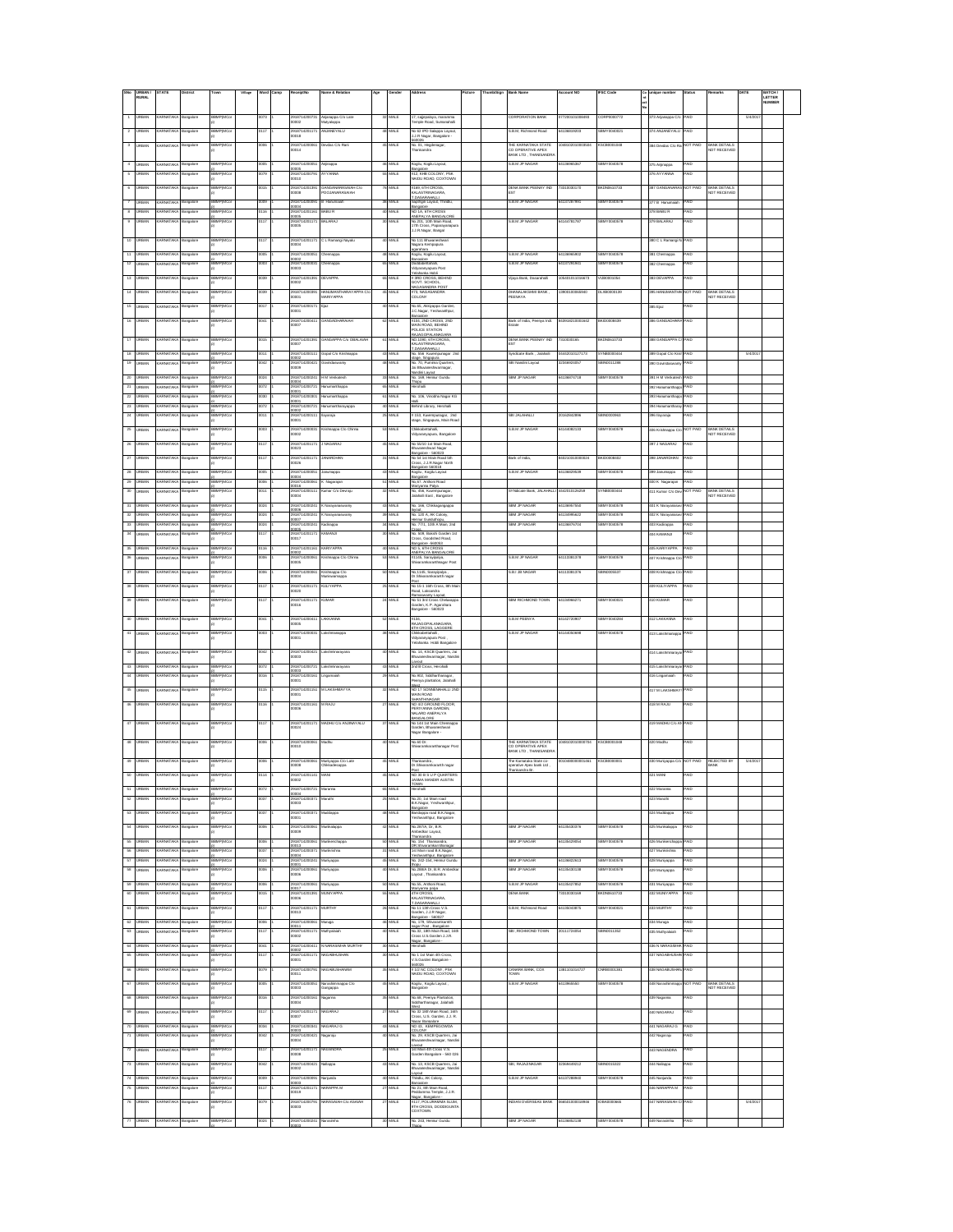|               |               |                      |           | <b>BMPIMC</b>   |                 | 2918714200161<br>10005        |                                       |                 | .<br>Mif    | ib.835, 4th Block<br>Srk@orthanaer                                           |                                                 |                  |                |                      |                 |                                                              |         |  |
|---------------|---------------|----------------------|-----------|-----------------|-----------------|-------------------------------|---------------------------------------|-----------------|-------------|------------------------------------------------------------------------------|-------------------------------------------------|------------------|----------------|----------------------|-----------------|--------------------------------------------------------------|---------|--|
| 79            | RRAN          | <b>ARNATAK</b>       | ngalore   | <b>BMPIMC</b>   | 039             | 01871420130                   | ARASIMHA MI RTI                       |                 | MLE         | .<br>Anarthenagar, Jalahali<br>Jest, Bangalow                                | /ijaya Bani                                     | 05401011016524   | 1.80001054     | 451 NARASIMHA        | AID.            |                                                              |         |  |
|               |               |                      |           |                 |                 | <br>0001                      |                                       |                 |             | <b>821, STH CROSS,<br/>NAGASANDRA COLONY.</b>                                |                                                 |                  |                |                      |                 |                                                              |         |  |
| 80            | <b>JRBAN</b>  | ARNATAK              | angalore  | <b>BMPIMC</b>   | 860             | 018714200981                  | orocimbolo                            | 50              | MLE         | NAGASANDRA COCO<br>NAGASANDRA POST<br>No. 371, Ashrayanagar                  |                                                 |                  |                | 452 Narasimh         | AID             |                                                              |         |  |
| 81            |               |                      | ngalon    | <b>AP(MC</b>    | m               | 9187142<br>0001               |                                       | 26              | M.          | #43, CORPORATION<br>COLONY, PSK NAIDU                                        |                                                 |                  |                |                      |                 |                                                              |         |  |
| $\mathbf{82}$ |               |                      | angalore  | <b>AP(MC</b>    | 116             | 2918714200                    |                                       | 36              | Ш           | OAD, COXTOWN                                                                 |                                                 |                  |                |                      | 4Đ              |                                                              |         |  |
|               |               |                      |           |                 |                 | 10003                         |                                       |                 |             | No.61, Siddharthanagar,<br>Paenya Plantation, Jalahall                       |                                                 |                  |                |                      |                 |                                                              |         |  |
| $^{83}$       | <b>URBAN</b>  | ARNATAK              | angalore  | <b>AP(MC</b>    |                 | 91871420<br>10002             |                                       | 46              | AL I        | west<br>No. E-411, Hemur<br><b>Bunduthoos</b>                                | iBM JP N                                        |                  |                | 455 Narasimharaj     | 4Đ              |                                                              |         |  |
| 84            | <b>JRBAN</b>  | ARNATAKA             | ingalore  | SMP(MCo         | 023             | 918714200231<br>0007          | larayanappa                           | 51              | MALE        | No. 116, A.K.Colony                                                          |                                                 |                  |                | 56 Narayanappa       | AID             |                                                              |         |  |
| 85            | <b>URBAN</b>  | ARNATAKA             | ngalore   | <b>BBMP(MCo</b> | 3116            | 918714201161<br>0001          | <b>ARAYANAPPA</b>                     | 50              | MALE        | NO 64 3RD CROS 3TH<br>MAIN B CHANDRAPPA                                      |                                                 |                  |                | 57 NARAYANAP         | AID             |                                                              |         |  |
| 86            | <b>URBAN</b>  | ARNATAKA             | angalore  | BBMP(MCo        | 037             | 2918714200371                 | larayanappa                           | 55              | <b>MALE</b> | NAGAR BANGALORE<br>No.18, 1st Main road                                      |                                                 |                  |                | 458 Narayanappa      | <b>AID</b>      |                                                              |         |  |
|               |               |                      |           |                 |                 | 10002                         |                                       |                 |             | B.K.Nagar, Yeshwarthpur<br>Bangalore                                         |                                                 |                  |                |                      |                 |                                                              |         |  |
| 87            | <b>JRBAN</b>  | RNATAK               | ngalore   | <b>BMPIMC</b>   | 072             | 291871420072<br>0005          | rayanappi                             |                 | <b>MALE</b> | .<br>Hohali                                                                  |                                                 |                  |                | 59 Narayanappa       | AID             |                                                              |         |  |
| 88            | <b>JRBAN</b>  | ARNATAK              | ngalore   | <b>BMPIMC</b>   | 041             | 291871420041<br>0004          | ARAYANAPPA                            |                 | <b>MALE</b> | #185. SHIVAPLIRA<br>COLONY, SHIVAPURA                                        | yndicate Bank, Peenya Ind<br>-<br>State         | 552010101991     | YNB0000455     | 60 NARAYANA          | AID             |                                                              |         |  |
| 89            | <b>JRBAN</b>  | RNATAK               | ngalore   | <b>BMPIMCo</b>  | 006             | 918714200061<br>0019          | <b>Intervaloration arms</b>           | 33              | MALE        | Dr.B.R. Ambedkar Layout                                                      |                                                 |                  |                | 461 Narayanası       | AID             |                                                              |         |  |
| 90            | <b>PRAN</b>   | <b>PNATAK</b>        | galore    | <b>MPIMC</b>    | HO              | 918714200101<br>0004          |                                       |                 | AL E        | mma Layout<br>/alumanza<br>Pemachandrapura                                   | KARNATAKA BANK<br>VIDYARANYAPURA                |                  | 100123         |                      | 4Đ              |                                                              |         |  |
|               |               |                      | igalor    | <b>BMP(MC</b>   | 42              | 91871420042                   |                                       |                 | AL E        |                                                                              | .<br>SBI Nandini Layout                         | 191981448        |                | 3 Peddann            | 4D              |                                                              |         |  |
|               |               |                      |           |                 |                 |                               |                                       |                 |             | san<br>No. 5, KSCB Quarters, Jai<br>Bhuvaneshwarinagar, Nandi                |                                                 |                  |                |                      |                 |                                                              |         |  |
|               |               |                      |           | BMP(M)          |                 | 018714201<br>0005             | :AMAMURTH<br>IANUMAIAH                |                 | V.          | 118, STH CROSS<br>KALASTRINAGAR<br><b>AGARA</b>                              | DENA BANK PEENAY IND<br>$\overline{\text{ST}}$  | 31003016E        | DN061073       | <b>RAMAMIR</b>       | OT PAI          | BANK DETAILS<br>NOT RECEIVED                                 |         |  |
|               |               |                      |           | <b>BMPOM</b>    |                 | 0187142                       |                                       |                 | ar i        | DASARAHALLI<br>3. 25. KSCB Qu                                                |                                                 |                  |                |                      |                 |                                                              |         |  |
|               |               |                      |           |                 |                 | <br>000 t                     |                                       |                 |             | shwarinagar, Nar                                                             |                                                 |                  |                |                      |                 |                                                              |         |  |
|               |               |                      | ingalore  | BMP(MC          |                 | 291871420117<br>0022          | EDDANNA N                             |                 | <b>MALE</b> | No. 32 18th Main, 16th Cro<br>V.S. Garden, J.J.R Nagar,                      |                                                 |                  |                | is PEDDA             | AID             |                                                              |         |  |
|               |               |                      | ngalore   |                 |                 | 91871420114                   | ETER                                  |                 | MLE         | NO 12 STH CROS                                                               |                                                 |                  |                | 68 PETE              |                 |                                                              |         |  |
| 96            | <b>JRBAN</b>  | ARNATAK              |           |                 |                 | 000<br>187142000              |                                       |                 |             | Thanisandra,<br>Dr. Shivaramka                                               |                                                 |                  |                | 477 Ramiah C/o La    | IOT PA          | ©:JECTED  <br>≀ANK                                           | 5/4/201 |  |
|               |               |                      |           |                 |                 | 0012                          |                                       |                 |             | anthNagar<br>ast                                                             |                                                 |                  |                |                      |                 |                                                              |         |  |
| 97            | <b>URBAN</b>  | ARNATAKA             | Bangalore | <b>BBMP(MCo</b> | 009             | 918714200091<br>0007          | diappa <sup></sup>                    | 35              | <b>MALE</b> | AK Colony, Thindiu,                                                          | <b>B.B.M JP NAGAR</b>                           | 64137264485      | SBMY0040578    | 467 Pillappa         | <b>GIA</b>      |                                                              |         |  |
| 98            | <b>URBAN</b>  | ARNATAKA             | langalore | <b>BBMP(MCa</b> | 000             | 2918714200301                 | oojappa                               | 52              | <b>MALE</b> | No. 99, Vincbha Nagar,<br>A.K.Col                                            |                                                 |                  |                | 468 Poojappa         | <b>GIA</b>      |                                                              |         |  |
| s             | <b>LIRBAN</b> | ARNATAK              | angalore  | <b>BRMP(MCc</b> | 117             | 91871420117<br>0029           | OTHALAIAH                             |                 | MALE        | No 310 Vinobha Nagar Huts<br>East Side, Chamaraj pet,                        |                                                 |                  |                | 69 POTHALAIA         | AID             |                                                              |         |  |
| 100           | <b>JRBAN</b>  | ARNATAK              | angalore  | <b>SBMPIMC</b>  | 079             | 291871420079<br>0002          | <b>ULLAIAH</b>                        |                 | MALE        | Bangalore - 560027<br>#37, NC COLONY, PSK<br>VAIDU ROAD, COXTOWN             | South Indian Bank, Cox<br>lown                  |                  | <b>BL00006</b> | 470 PULLAIAH         | <b>AID</b>      |                                                              |         |  |
| 101           | <b>LIRBAN</b> | ARNATAK              |           | <b>SBMPIMC</b>  | 016             | 2918714200161                 | taju                                  | 40              | MALE        | No. 954, 4th Block.                                                          |                                                 |                  |                | 471 Raiu             | <b>AID</b>      |                                                              |         |  |
|               |               |                      | langalore |                 |                 | 0002                          |                                       |                 |             | Siddharthanagar jalahalli                                                    |                                                 |                  |                |                      |                 |                                                              |         |  |
| 102           | <b>RRAN</b>   | <b>RNATAK</b>        |           | <b>SBMPIMC</b>  | n7              | 291871420117<br>ooto          | AMA KRISHNA                           |                 | MLE         | <b>Wild for Main Chermann</b><br>Contro Rhumon<br><b>Pranati</b>             |                                                 |                  |                | 472 RAMA KRIS        | 4ID             |                                                              |         |  |
|               |               |                      |           |                 |                 |                               |                                       |                 |             | Nagar Bangalore                                                              |                                                 |                  |                |                      |                 |                                                              |         |  |
| 103           | RBAN          | ARNATAK              | langalore | <b>SMPIMC</b>   | 194             | 018714201941                  | <b>AMAPPA</b>                         | $\omega$        | MLE         | GOTTIGERE A K COLONY                                                         | <b>S.B.M.JP NAGAR</b>                           | 34134993613      | BMY0040578     | 474 RAMAPPA          | AID             |                                                              |         |  |
| 104           | RRAN          | <b>ARNATAK</b>       | ngalon    | .<br>ЗЯМРНМО    | 010             | :<br>1918714200101<br>10005   |                                       | $\overline{28}$ | .<br>Jai F  | No 248, Pate Swamy Cros<br>, DB Sandra Bangalore                             | .<br>KARNATAKA BANK<br>VIDYARANYAPURA           | 1232500101128301 | (ARROOM)       | 475 Romas            | AID             |                                                              |         |  |
| IOS           |               |                      |           | SMPIMO          | n               | 1018714201                    | <b>MAFSH M</b>                        |                 | .<br>Jai F  |                                                                              |                                                 |                  |                |                      | AID             |                                                              |         |  |
|               |               |                      |           |                 |                 | <br>001 1                     |                                       |                 |             | No. 10 13th Cross V.S.<br>Garden, J.J.R Nagar,<br>Garden, J.J.R Nagar,       |                                                 |                  |                |                      |                 |                                                              |         |  |
| 106           |               |                      | ngalore   |                 |                 | 291871<br>00001               |                                       |                 | ML.         | Bangalore - 560027<br>#24 , 5th Block Veni<br>Layout ,DB Sandra<br>ock Venka | KARNATAKA BANK<br>VIDYARANYAPURA                |                  |                | 3 Rudrapp            | AID             |                                                              |         |  |
| 107           |               |                      | angalore  | P(MC            |                 | 29187142                      |                                       | 45              | MLE         | NO 24                                                                        | JCO BANK , peenya indu                          | 38011006744      |                | 9 RUDRES             | AID             |                                                              |         |  |
|               |               |                      |           |                 |                 | 0006                          |                                       |                 |             | <b>JAGOPALANAGARA</b>                                                        |                                                 |                  |                |                      |                 |                                                              |         |  |
|               | <b>URBAN</b>  | ARNATAKA             |           |                 |                 | 291871<br>10003               |                                       |                 |             | LAGGERE<br>#08, MAHADEVACHAR<br>BUILDING, NAGASANDRA<br>MAIN ROAD, NAGASANDR |                                                 |                  |                | 480 S MANJU          |                 |                                                              |         |  |
|               |               |                      |           |                 |                 |                               |                                       |                 |             | POST                                                                         |                                                 |                  |                |                      |                 |                                                              |         |  |
| 109           | <b>URBAN</b>  | ARNATAKA             | langalore | BBMP(MCo        | 117             | 2918714201171<br>10014        | <b>AMBHA</b>                          | $^{24}$         | <b>MLE</b>  | No 8 24th Main IPD Salapp.<br>Layout, J.J.R Nagar,                           |                                                 |                  |                | 481 SAMBHA           | <b>AID</b>      |                                                              |         |  |
| 110           | <b>URBAN</b>  | ARNATAKA             | langalore | <b>BBMP(MCo</b> | 010             | 2918714200101                 | tivanna                               | 47              | <b>MLE</b>  | Bargalore-26<br>Ak Colony, Pate Swamy                                        | CARNATAKA BANK                                  | 1232500101129401 | GARB0000123    | 482 Shivanna         | <b>GIA</b>      |                                                              |         |  |
| 111           | <b>JRBAN</b>  | ARNATAKA             | ngalore   | SMP(MCo         | 800             | 0002<br>2918714200091         |                                       | 50              | MALE        | Foss DB Sandra<br>Thindlu, AK Colony.                                        | <b>VIDYARANYAPLIRA</b><br><b>B.B.M.JP NAGAR</b> | 4136829787       | BMY0040578     | <b>Anavit3</b> C&    | <b>AID</b>      |                                                              |         |  |
| 112           | RBAN          | ARNATAK              | ngalore   | <b>BMPIMC</b>   | 079             | 0002<br>291871420079          | SLINDRAIAH C/n VEMAL                  |                 | MALE        | Bangalore<br>62 NC COLONY PRK                                                | <b>Indhra Bank Contonment</b>                   | 91010000924      | <b>NDRO</b>    | <b>33 V SUNDRAIA</b> | <b>VOT PAID</b> | BANK DETAILS                                                 |         |  |
|               |               |                      |           |                 |                 | 0004                          |                                       |                 |             | NAIDU ROAD<br>DODDIGUNTA COXTOWN                                             |                                                 |                  |                |                      |                 | NOT RECEIVED                                                 |         |  |
| 113           | <b>URBAN</b>  | ARNATAK              | ngalore   | <b>SMP(MCc</b>  | 024             | 291871420024                  | ńana                                  |                 | MALE        | No. E275, AK Colony, Henn                                                    |                                                 |                  |                | \$84 Srinama         | <b>AID</b>      |                                                              |         |  |
| 114           | RBAN          | ARNATAK              | ngalore   | <b>BMP(MC)</b>  | 079             | 0009<br>2918714200791         | <b>UNDRA C/o NAGAIAH</b>              |                 | MALE        | <b>Junduthoos</b><br>#37. NC COLONY, PSK                                     |                                                 |                  |                | <b>185 SUNDRA C/</b> | <b>AID</b>      |                                                              |         |  |
|               |               |                      |           |                 |                 | 0016                          |                                       |                 |             | VAIDU ROAD, COXTWON                                                          |                                                 |                  |                |                      |                 |                                                              |         |  |
|               |               |                      | igalore   | BMPIMC          |                 | 9187142013<br>0004            | FMKATARA<br><b>ILINYAPPA</b>          |                 | <b>ALF</b>  | 42. 6TH CROSS, NEAR<br><b>RDUSCHOOL</b>                                      | JENA BANK PEENAY IND<br>                        | 310030167        | KDN0610733     | 6 VENKAT             | <b>DT PAID</b>  | BANK DETAILS<br>VOT RECEIVED                                 |         |  |
|               |               |                      |           |                 |                 |                               |                                       |                 |             | ARADANTPARA                                                                  |                                                 |                  |                |                      |                 |                                                              |         |  |
| 116           | RRAN          | RNATAK               | igalore   | <b>BMPIMC</b>   |                 | 91871420                      |                                       |                 | ALE         | TOASARAHALLI<br>JKVK Free Site Thindlu                                       |                                                 |                  |                | 66 Surendri          | 4Đ              |                                                              |         |  |
| 117           | <b>BAN</b>    | RNATAK               |           | <b>MPIMC</b>    | 79              | 918714200791<br>0017          | <b>LRESH</b>                          |                 | MLE         | 44, NC COLONY, PSK<br>NAIDU ROAD, COXTOWN                                    | <b>SBM JP NAGAR</b>                             | 135440688        | BMY004057      | 87 SURESH            | 4Đ              |                                                              |         |  |
| 118           |               |                      |           | <b>MP(MC</b>    |                 | 291871420117                  | <b>LRESH M</b>                        |                 | MLE         | No. 10 13th Cross V.S.                                                       |                                                 |                  |                | <b>8 SURESH N</b>    | ٨Ю              |                                                              |         |  |
|               |               |                      | angalore  |                 |                 | 10012                         |                                       |                 |             | rden, J.J.R Nagar                                                            |                                                 |                  |                |                      |                 |                                                              |         |  |
| 119           |               |                      | angalore  | <b>MP(MC</b>    |                 | 291871420041                  | NAGARAJ                               |                 | <b>MLE</b>  | angalore - 581<br>#195, SHIVAPURA COLO<br>SHIVAPURA                          |                                                 |                  |                | <b>SO T NAC</b>      |                 |                                                              |         |  |
| 120           | <b>URBAN</b>  | ARNATAKA             | ngalore   |                 |                 | 291871420041<br>10003         | ENKATESHA<br><b>IADDURAPPA</b>        | ы               | ML E        | #188, SHIVAPURA<br>COLONY, SHIVAPURA                                         | lyndicate Bank, Peenya<br>ndustrial Estate Br.  | 6201010432       |                | 501 VENKATESH        | OT PAID         | EJECTED B'<br>sм                                             | 5/4/201 |  |
| 121           | <b>URBAN</b>  | ARNATAKA             | angalore  | <b>BBMP(MCa</b> | 117             | 2918714201171                 | <b>HIRLIPAL N</b>                     | 20              | MALE        | No 21, 8th Main Road,                                                        |                                                 |                  |                | 190 THRUPAL N        | <b>AID</b>      |                                                              |         |  |
|               |               |                      |           |                 |                 | 0015                          |                                       |                 |             | ma Temple, J.J.R.<br>Vagar, Bangalore -26                                    |                                                 |                  |                |                      |                 |                                                              |         |  |
| 122           | <b>URBAN</b>  | ARNATAKA             | Bangalore | BBMP(MCo        | 079             | 2918714200791<br>0009         | <b>HIRLIPATHI</b>                     | 35              | <b>MALE</b> | 692, KHB QTRS, PSK<br>VAIDU ROAD, COXTOWN                                    | SBM JP NAGAR                                    | 34135432975      | SBMY0040578    | 491 THRUPATH         | <b>GIA</b>      |                                                              |         |  |
| 123           | <b>URBAN</b>  | ARNATAKA             | Bangalore | BBMP(MCo        | 3117            | 2918714201171                 | <b>NAGENDRA</b>                       | 26              | MALE        | No 10, IPD Salappa Layout,                                                   | <b>B.B.M Richmond ROAD</b>                      | 34135346698      | SBMY0040021    | 492 V NAGENDRA       | <b>GIA</b>      |                                                              |         |  |
|               |               |                      |           |                 |                 | 0021                          |                                       |                 |             | LJ.R Nagar, Bangalore-26                                                     |                                                 |                  |                |                      |                 |                                                              |         |  |
| 124           | <b>URBAN</b>  | ARNATAK              | angalore  | <b>SBMPIMC</b>  | 0115            | 2918714201151<br>ore:         | ENKATADHREE                           | $\overline{29}$ | MALE        | NO 39/1 SONNENAHALLI<br><b>IVEKNAGAR</b>                                     |                                                 |                  |                | 494 VENKATADH        | <b>AID</b>      |                                                              |         |  |
| 125           | <b>URBAN</b>  | ARNATAK              | angalore  | <b>SMPIMC</b>   | 0072            | 2918714200721<br>0007         | onkararamaia                          | 68              | MALE        | 219. Tunganagar, Herohalli                                                   |                                                 |                  |                | 495 Verkata          | <b>AID</b>      |                                                              |         |  |
| 126           | <b>IRRAN</b>  | ARNATAK              | ingalore  | <b>SMPIMC</b>   | 3079            | 2918714200791<br>ocos         | ENKATARAMAN                           | 35              | MALE        | <b>#64, NC COLONY, PSK</b><br>VAIDU ROAD, COXTOWN                            |                                                 |                  |                | 497 VENKATARA        | PAID            |                                                              |         |  |
| 127           | <b>RRAN</b>   | RNATAK               | angalore  | <b>SMPIMC</b>   | 1023            | 2918714200231                 | enkatasw                              | 52              | <b>MLE</b>  | A.K.Colony, Veerannapalya                                                    |                                                 |                  |                | 498 Verkata          | AID             |                                                              |         |  |
| 128           | RBAN          | RNATAK               | ngalore   | <b>BMPIMCo</b>  | $_{60}$         | 918714200391                  | <b>Inister</b>                        | 64              | .<br>Mif    | io. 305, New Extation, SRS                                                   |                                                 |                  |                | 499 Verkatesh        | AID             |                                                              |         |  |
| 129           | RRAN          | <b>RNATAK</b>        | ngalore   | <b>BMPIMCo</b>  | $\frac{1}{200}$ | 918714200061                  | <b>Inister</b>                        | $^{30}$         | .<br>Mai F  | No. 349, Nagavara                                                            | SBM , JP Nagar                                  | 34136818404      | BMY0040578     | 500 Verkatesh        | AID             |                                                              |         |  |
| 130           |               |                      | ngak      | мемс            | ma              | 918714200                     | jendr                                 | 50              | .<br>Mir    | SKVK, Free Ste., Thirds                                                      | <b>B.B.M.JP NAGA</b>                            | 413636578        | RMYMAIN        | 302 Vijendra         | AID             |                                                              |         |  |
| 131           |               |                      | ngalore   |                 | m               | 918714200                     | INOD                                  | 29              | M.          | Bargalore<br>#37, NC COLONY, PSK<br>NAIDU ROAD, COXTOWN                      |                                                 |                  |                | 3 VINOE              |                 |                                                              |         |  |
|               |               |                      |           |                 |                 | 10018                         |                                       |                 |             |                                                                              |                                                 |                  |                |                      |                 |                                                              |         |  |
| 132           |               |                      |           |                 | 172             | 2918714200721<br>3009         | allapp                                | 55              | M.          |                                                                              |                                                 |                  |                |                      |                 |                                                              |         |  |
| 133           | <b>URBAN</b>  | ARNATAKA             | ngalore   | MP(MCo          |                 | 91871420009<br>0005           | Naryanappa C/o Anjinappa              |                 |             | hindlu Village Grama Tana                                                    |                                                 |                  |                | 514 H Naryanappa     | <b>JOT PAID</b> | BANK DETAILS<br>NOT RECEIVE <mark>E</mark>                   |         |  |
| 134           | <b>URBAN</b>  | ARNATAKA             | Bangalore | BBMP(MCo        | 800             | 2918714200061                 | 'uvaraj                               | 23              | MALE        | Dr.BR Ambediar Layout,                                                       |                                                 |                  |                | 506 Yuvaraj          | <b>PAID</b>     |                                                              |         |  |
| 135           | <b>URBAN</b>  | ARNATAKA             | ngalore   | <b>BBMP(MCo</b> | 800             | 0021<br>2918714200061         | deisdd                                | 50              | MALE        | eavers<br>Dr. B.R. Ambedkar Layout,                                          | SBM. NAGAVARA                                   | 64138457501      |                | 06 Abbaiah           | <b>AID</b>      |                                                              |         |  |
| 138           | <b>LIRBAN</b> | RNATAK               | ngalore   | <b>BBMP(MCo</b> | 3079            | 0003<br>918714200791          | ADINARAYANA                           |                 | MLE         | Nagayara<br>NC COLONY, PSK                                                   |                                                 |                  |                | 07 ADINARAYA         | AID             |                                                              |         |  |
| 137           | <b>LIRBAN</b> | ARNATAK              |           | <b>BMP(MCo</b>  | 194             | 10007<br>2918714201941        | <b>KAVERAPPA Cio YALLAPP</b>          | 50              | MALE        | VAIDU ROAD, COXTOWN<br>PILLAGANAHALLI GRAMA                                  |                                                 |                  |                | 518 KAVERAPPA        | NOT PAID        | <b>RANK DETAILS</b>                                          |         |  |
|               |               |                      | ingalore  |                 |                 | 0010                          |                                       |                 |             |                                                                              |                                                 |                  |                |                      |                 | <b>NOT RECEIVED</b>                                          |         |  |
| 138           | <b>LIRBAN</b> | <b>ARNATAK</b>       | ngalore   | <b>BEMP(MCc</b> | 079             | 2918714200791<br>0014         | ADIYA                                 | $^{29}$         | <b>MALE</b> | # 11, NC COLONY, PSK<br>VAIDU ROAD, COXTOWN                                  |                                                 |                  |                | <b>GB ADIYA</b>      | <b>AID</b>      |                                                              |         |  |
| 139           | <b>JRBAN</b>  | ARNATAK              | ngalore   | <b>BEMP(MCc</b> | 116             | 2918714201161                 | <b>NJINAPPA</b>                       | 35              | MALE        | NO 171/1, 9TH CROSS                                                          |                                                 |                  |                | 509 ANJINAPPA        | AID             |                                                              |         |  |
|               |               |                      |           |                 |                 | 0004                          |                                       |                 |             | S.R.NAGAR, B.G.ROAD.<br>BANGALORI                                            |                                                 |                  |                |                      |                 |                                                              |         |  |
| 140           |               |                      | igalore   | <b>BMP(MC)</b>  | 194             | 918714201941<br>0003          | RISHNAPPA C/o LATE<br>HIMMAIAH        |                 | AL E        | 11TH CROSS WEAVERS                                                           |                                                 |                  |                | 21 KRISHNAPF         | OT PAID         | BANK DETAILS<br>NOT RECEIVED                                 |         |  |
| 141           |               | RNATAK               | ngalori   | <b>SMP(MC</b>   | 179             | 918714200791                  | HARAN                                 | $\overline{z}$  | AL E        |                                                                              |                                                 |                  |                | 10 CHARAN            | 4D              |                                                              |         |  |
|               |               |                      |           |                 |                 | 0012                          |                                       |                 |             | #2, NC COLONY, PSK<br>NAIDU ROAD, COXTOWN                                    | THE SOUTH INDIAN BAY<br>LIMITED , COX TOWN      |                  |                |                      |                 |                                                              |         |  |
| 142           | <b>BAN</b>    | <b><i>RNATAK</i></b> |           | <b>SMP(MC</b>   |                 | !918714200341<br>!0002        | <b>LMARA C/o OBALESH</b>              |                 | ALE         | NO . 10 KEMEGOWDA<br>COLONY                                                  |                                                 |                  |                | 23 KUMARA C/o        | OT PAID         | BANK DETAILS<br>NOT RECEIVED                                 |         |  |
| 143           |               |                      | angalore  | BMP(MC)         |                 | 2918714200421                 | hinnathamb                            |                 | MALE        | No. 168, Purnima Quarters                                                    |                                                 |                  |                | 511 Chinn            | AIO             |                                                              |         |  |
|               |               |                      |           |                 |                 | 0006                          |                                       |                 |             | Jai Bł<br>inagar,<br>landini Layout                                          |                                                 |                  |                |                      |                 |                                                              |         |  |
| 144           |               |                      | langalore | <b>MP(MC</b>    |                 | 291871420024                  | ovraj                                 |                 | <b>MALE</b> | No. 242/154, Hennur Gundu                                                    |                                                 |                  |                | 512 Devraj           | AID             |                                                              |         |  |
| 145           | <b>URBAN</b>  | ARNATAKA             | ngalore   |                 | 112             | 2918714201121<br>00003        | OVINDAPPA C/o LATE                    | 40              | MLE         | NO 3730 HAL 2ND STAGE                                                        | STATE BANK OF MYSORE                            | 4136961022       | BMY0040578     | 513 GOVINDAPP        |                 |                                                              |         |  |
| 146           | <b>JRBAN</b>  | ARNATAKA             | Bangalore | <b>BBMP(MCo</b> | 194             | 2918714201941                 | <b>ИТНАРРА</b><br><b>MAN C/o LATE</b> | 50              | MALE        | DOOPANAHALLI<br>12TH CROSS WEAVERS                                           |                                                 |                  |                | 527 MANI C/o LAT     | <b>IOT PAID</b> | BANK DETAILS                                                 |         |  |
|               |               |                      |           |                 |                 | 8000                          | <b>HINNASWAMY</b>                     |                 |             | <b>COLONY NEAR</b><br>KAVERAPPA HOME                                         |                                                 |                  |                |                      |                 | <b>VOT RECEIVED</b>                                          |         |  |
| 147           | <b>URBAN</b>  | ARNATAKA             | Bangalore | BBMP(MCo        | 010             | 2918714200101<br>0003         | llanju C/o Hanumanthappa              | 38              | MALE        | Doddabommasandra,<br>Bangalore                                               |                                                 |                  |                | 528 Maniu C/o Han    | <b>NOT PAID</b> | <b>BANK DETAILS</b><br>NOT RECEIVED                          |         |  |
| 148           | <b>URBAN</b>  | ARNATAKA             | Bangalore | BBMP(MCo        | 3117            | 2918714201171                 | ARUANA NARASIMHULU                    | 34              | MALE        | No. 17 Maithri Service                                                       | Harijan nanasimhulu, canara 4785101002108       |                  | 2NRB00044785   | 515 HARLIANA NA      | <b>GIA</b>      |                                                              | 5/4/201 |  |
|               |               |                      |           |                 |                 | 10027                         | No SUBBARAYUDU                        |                 |             | Station 1st Cross<br>Chikkatagur Road. E City                                | sank                                            |                  |                |                      |                 |                                                              |         |  |
| 149           | <b>URBAN</b>  | ARNATAK              | angalore  | <b>SBMPIMC</b>  | 022             | 2918714200221<br>0003         | ARANNA C/o MUDDAMM                    | 57              | MALE        | NO 179, HARIJANA<br>COLONY                                                   |                                                 |                  |                | 530 MARANNA CA       | NOT PAID        | <b>BANK DETAILS</b><br>NOT RECEIVED                          |         |  |
| 150           | <b>URBAN</b>  | ARNATAKA             | Bangalore | <b>SBMPIMCo</b> | 0023            | 2918714200231                 | ayaraja                               |                 | 60 MALE     | No.3. Chuna lane                                                             | <b>B.B.M.J.P NAGAR</b>                          | 64137872426      | SBMY0040578    | 516 Jayaraja         | PAID            |                                                              |         |  |
| 151           | <b>IRRAN</b>  | ARNATAKA             | angalore  | <b>SBMPIMCo</b> | 0117            | 10002<br>2918714201171        | K Verkataramana C/o Late F            | 30              | MALE        | No. 17 Maithri Service<br>Station 1st Cross                                  | Karnataka Bank                                  | 0942500103380201 | KARB0000094    | 517 K Verkatara      | PAID            |                                                              | S/4/201 |  |
|               |               |                      |           |                 |                 | 0003                          | danna                                 |                 |             | Childeatagur Road, E City                                                    | Koramangala                                     |                  |                |                      |                 |                                                              |         |  |
| 152           | <b>RRAN</b>   | ARNATAK              | angalore  | <b>BBMP(MC)</b> | 005             | 2918714200051                 | funiraju C/o Ramaial                  |                 | <b>MALE</b> | ang                                                                          |                                                 |                  |                | 533 Muniraju C/o R   | <b>OT PAID</b>  | BANK DETAILS<br>NOT RECEIVED                                 |         |  |
|               |               |                      |           |                 |                 | 0007                          |                                       |                 |             | .<br>Srirampura Old Village,<br>Jakkur, Post, Bangalore                      |                                                 |                  |                |                      |                 |                                                              |         |  |
| 153           | <b>LRBAN</b>  | <b>ARNATAKA</b>      | angalore  | <b>SBMP(MCo</b> | 005             | 2918714200051                 | rishna C/o Babaiah                    | $\approx$       | MALE        | Kogilu, Kogilu Layout                                                        | State Bank of Mysure<br>$\overline{D}$          | 34136065684      | BMY0040578     | 519 Krishna C/o Bab  | AID             |                                                              | 5/4/201 |  |
| 154           | RBAN          | <b><i>RNATAK</i></b> | ngalon    | <b>BMPIMC</b>   | 023             | 1918714200231<br>IODOR        | funiyappa C/o Muniyappa               |                 | MLE         | A.K.Colony, Verannapalya                                                     |                                                 |                  |                | 535 Muniyappa C/     | OT PAID         | BANK DETAILS<br>NOT RECEIVED                                 |         |  |
| 155           |               |                      | angalore  | <b>MP(MC</b>    | 194             | 291871420194<br>00011         | INNYAPPA CI6 LATE URU<br>INNYAPPA     | 60              | <b>MALE</b> | MUNYAPPA A K COLON<br>GOTTIGERE                                              |                                                 |                  |                | 36 MUNIYAI           | <b>IOT PAID</b> | BANK DETAILS<br>NOT RECEIVED                                 |         |  |
|               |               |                      |           |                 |                 |                               |                                       |                 |             |                                                                              |                                                 |                  |                |                      |                 |                                                              |         |  |
| 156           |               |                      |           | <b>AP(MC</b>    | œo              | 291871420030                  |                                       | 38              | MLE         | No. 100, Vinobha Nagar AK                                                    | <b>B.B.M.HBR LAYOU</b>                          | 13582350         |                | 20 Krist             | AID             |                                                              |         |  |
|               |               |                      | angalore  |                 |                 |                               |                                       |                 |             |                                                                              |                                                 |                  |                |                      |                 |                                                              |         |  |
| 157           |               |                      | ngalore   | <b>AP(MC</b>    | 194             | 00004<br>291871420194<br>0002 | AUNYAPPA C/o LATE<br>RAMAIAH          |                 | M.          | Colony KG Halli<br>A K COLONY GOTTIGER                                       |                                                 |                  |                | 38 MLNIYA            |                 |                                                              |         |  |
| 158           | <b>URBAN</b>  | ARNATAKA             |           |                 |                 | 291871<br>1001 1              | IUNYAPPA C/o LATE URI<br>IUNYAPPA     |                 |             | K COLONY GO'                                                                 |                                                 |                  |                | 539 MUNIYAPPA C      |                 | BANK DETAILS<br>NOT RECEIVED<br>BANK DETAILS<br>NOT RECEIVED |         |  |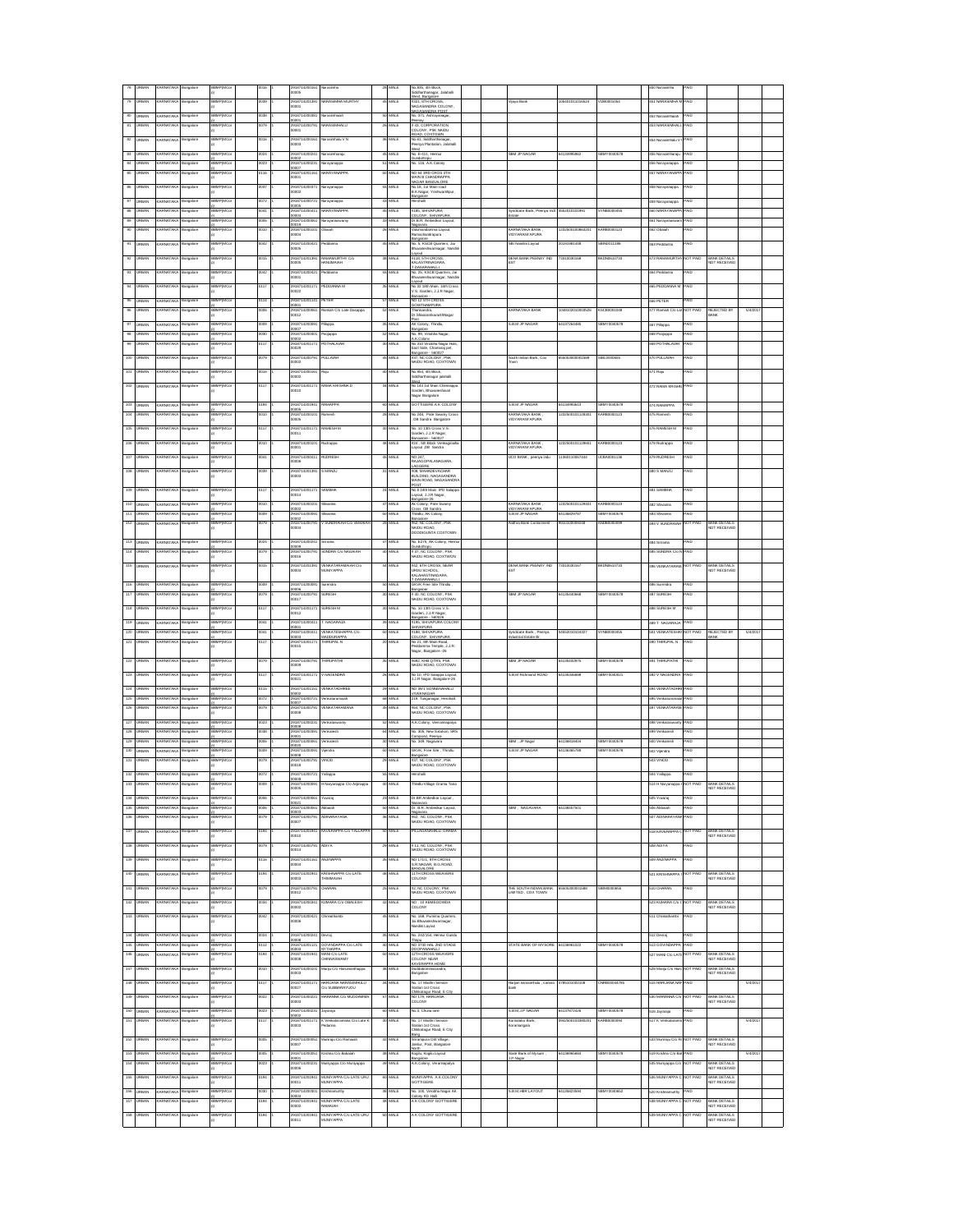|                         |                               |                                    |                          |                                        |                |             |                                                |                                                |                            |                     |                                                                                                                                                                         |     | ate Bank of Mysure                |                          |                     |                                   |                          |                                     |        |  |
|-------------------------|-------------------------------|------------------------------------|--------------------------|----------------------------------------|----------------|-------------|------------------------------------------------|------------------------------------------------|----------------------------|---------------------|-------------------------------------------------------------------------------------------------------------------------------------------------------------------------|-----|-----------------------------------|--------------------------|---------------------|-----------------------------------|--------------------------|-------------------------------------|--------|--|
| 160                     |                               |                                    |                          |                                        |                |             | 00022<br>291871420030                          |                                                | 75                         |                     | 12/1, Vin<br>W. K.G.Hali                                                                                                                                                |     | ianosnahalli<br>IYNDICATE BAN     |                          |                     |                                   |                          |                                     |        |  |
| 161                     | <b>URBAN</b>                  | ARNATAK                            | ngalore                  | <b>MP(MC</b>                           | ΠŽ             |             | 2918714201171<br>0028                          | <b>MADHL</b>                                   | 29                         | MALE                | No. 17 Maithri Service<br>ion 1st Cross                                                                                                                                 |     |                                   |                          |                     | 525 M MADHU                       | AE                       |                                     |        |  |
| 162                     | <b>URBAN</b>                  | ARNATAKA                           | Bangalore                | BBMP(MCo                               | 080            |             | 2918714200301                                  | larayanappa C/o Sadappa                        | 60                         | MALE                | Childesteaur Road, E City<br>No. 167, 12th Cross,                                                                                                                       |     |                                   |                          |                     | 543 Narayanappa C                 | <b>NOT PAID</b>          |                                     |        |  |
|                         |                               |                                    |                          |                                        |                |             | 30000                                          |                                                |                            |                     | akshmipathi Layout, Vinoblt<br><b>Nagar KG Hall</b>                                                                                                                     |     |                                   |                          |                     |                                   |                          | BANK DETAILS<br>NOT RECEIVED        |        |  |
| 163                     | <b>URBAN</b>                  | ARNATAKA                           | ingalore                 | BBMP(MCo                               | 040            |             | 2918714200401<br>10001                         | arayanappa C/o Childcanna                      | 52                         | MALE                | 32. Gurushree School Road,<br>Doddabidarakallu                                                                                                                          |     |                                   |                          |                     | 544 Narayanappa (                 | <b>NOT PAID</b>          | BANK DETAILS<br>NOT RECEIVED        |        |  |
| 164                     | <b>URBAN</b>                  | ARNATAKA                           | Bangalore                | BBMP(MCo                               | 3117           |             | 2918714201171<br>00000                         | <b>BULAPTHI C/o S CHINNA</b><br><b>ALLAPPA</b> | $\boldsymbol{\mathcal{D}}$ | MALE                | No. 17 Maithri Service<br>Station 1st Cross                                                                                                                             |     |                                   |                          |                     | <b>545 OBULAPTHI C</b>            | <b>NOT PAID</b>          | BANK DETAILS<br>NOT RECEIVED        |        |  |
| 165                     | <b>JRBAN</b>                  | <b>ARNATAK</b>                     | ngalore                  | <b>SBMPIMC</b>                         | 0079           |             | 201871420070                                   | .<br>Манат аксенвалан                          | $^{37}$                    | MALE                | Chikkatagur Road. E City<br>63, NC COLONY PSK                                                                                                                           |     |                                   |                          |                     | 326 MAHALAKSI-                    | AID                      |                                     |        |  |
|                         |                               |                                    |                          |                                        |                |             | 00005                                          |                                                |                            |                     | NAIDU ROAD.<br>DODDIGUNTA COXTOWN                                                                                                                                       |     |                                   |                          |                     |                                   |                          |                                     |        |  |
| 166                     | <b>URBAN</b>                  | ARNATAK                            | angalore                 | <b>SMP(MC)</b>                         | 005            |             | 291871420005                                   | fanjunath C/o Verikatappa                      |                            | 40 MALE             | Sriramoura, Old Villao                                                                                                                                                  |     | tate bank of India                | 0236173065               | BIN0011821          | 529 Manjunath C/o                 | PAID                     |                                     | 5/4/20 |  |
| 167                     | <b>JRBAN</b>                  | ARNATAK                            | ngalore                  | <b>BMP(MC)</b>                         | 3072           |             | 30000<br>2018714200721                         | oiacoa C/o Narasimhaia                         |                            | 55 MALE             | Jakkur, Post, Bangalon<br><b>Harohall</b>                                                                                                                               |     |                                   |                          |                     | 548 Poojappa C/o                  | NOT PAID                 | BANK DETAILS                        |        |  |
|                         |                               |                                    |                          |                                        |                |             | 80000                                          |                                                |                            |                     |                                                                                                                                                                         |     |                                   |                          |                     |                                   |                          | NOT RECEIVE                         |        |  |
| 168                     | <b>RAN</b>                    |                                    | ngalore                  | <b>BMP(MC)</b><br><b>BMPIMC</b>        | 123            |             | 91871420023                                    |                                                | 52                         | MLE<br>MLE          | éo. 1, Chuna lane,                                                                                                                                                      |     | B.M.J.PN<br><b>HAYA RA</b>        | 137896072<br>24010110000 | BMY004<br>1.8000182 | 31 Maridas<br>32 MOHABOOE         | 4D<br>AID.               |                                     |        |  |
| 169                     |                               |                                    | igalore                  |                                        | 116            |             | 2918714201161<br>10007                         | AOHABOOB BASHA CI:<br>AOULANA SAHID            | X                          |                     | NO 4 SHAIK ABDUL I<br>CENTRAL STREET<br><b>UENTON UTORA</b>                                                                                                             |     |                                   |                          |                     |                                   |                          |                                     | 5/4/2  |  |
| 170                     | RBAN                          | ARNATAK                            | ngalon                   | <b>BMP(MC</b>                          | 179            |             |                                                |                                                |                            | ML E                | NEELASANDRA<br>BANGALORE<br># 26, NC COLONY, PSK<br>WAIDU ROAD, COXTOWN                                                                                                 |     |                                   |                          |                     | 51 PURUSHOTT.                     | <b>IOT PAE</b>           |                                     |        |  |
|                         |                               |                                    |                          |                                        |                |             | 191871420079<br>IOD15                          | URUSHOTTAM CA<br>(ENKATESH                     |                            |                     |                                                                                                                                                                         |     |                                   |                          |                     |                                   |                          | BANK DETAILS<br>VOT RECEIVED        |        |  |
|                         | 8.AN                          | RNATA                              | ngalore                  | MP(MC                                  | 194            |             | 291871420194<br>00004                          | <b>LIAPPA C/O RAMAIA</b>                       |                            | MALE                | PILLAGANAHALLI 10TH<br>CROSS                                                                                                                                            |     |                                   |                          |                     | 52 RAJAPPA C                      | <b>JOT PAID</b>          | BANK DETAILS<br>NOT RECEIVE         |        |  |
| 172                     |                               |                                    | angalore                 | мР(МС                                  |                |             | 29187142000                                    | funiswamappa C/o Lati                          |                            | MALE                | io.246, Dr.B.R.Ambedias                                                                                                                                                 |     | State Bark of Mysure<br>J.P.Nagar | 136821948                |                     | 34 Muni                           | AID                      |                                     | 5/4/20 |  |
|                         |                               |                                    |                          |                                        |                |             | 10007                                          | aqquai                                         |                            |                     | ayout, Shivaramkamath<br>ear Post<br>\ K COLONY GOTTIGER                                                                                                                |     |                                   |                          |                     |                                   |                          |                                     |        |  |
| 173                     | 8AN                           |                                    | ngalore                  |                                        | 194<br>12      |             | 2918714201941<br>0001<br>918714201121          | <b>ILNYAPPA</b>                                | 30                         | MALE<br>ALE         | O 10/1-1 DOOR                                                                                                                                                           |     |                                   |                          |                     | 37 MUNIYAP                        | AID<br>OT PAID           |                                     |        |  |
|                         | <b>URBAN</b>                  | ARNATAKA                           | ngalore                  |                                        |                |             | 0002                                           | MACHANDRA C/o LAT<br>IUNSWAMIYAPPA             |                            |                     | HANTHINAGAR                                                                                                                                                             |     |                                   |                          |                     | 555 RAMACHAND                     |                          | SANK DETAILS<br>ØDT RECEIVEI        |        |  |
| 175                     | <b>URBAN</b>                  | ARNATAKA                           | Bangalore                | BBMP(MCo                               | 1009           |             | 2918714200091<br>0001                          | tamakrishnappa C/o<br>larayanappa              | 50                         | MALE                | Thindlu Village Grama Tana                                                                                                                                              |     |                                   |                          |                     | 556 Ramakrishnap                  | NOT PAID                 | <b>BANK DETAILS</b><br>NOT RECEIVED |        |  |
| 176                     | <b>URBAN</b>                  | ARNATAKA                           | Bangalore                | BBMP(MCo                               | 0116           |             | 2918714201161                                  | <b>IAGARAJU</b>                                | 36                         | MALE                | NO 149, 2ND 6TH MAIN                                                                                                                                                    |     |                                   |                          |                     | 540 NAGARAJU                      | <b>CIA</b>               |                                     |        |  |
|                         |                               |                                    |                          |                                        |                |             | 10003                                          |                                                |                            |                     | HANDRAPPA NAGAR<br>MAIN ROAD BANGALORE                                                                                                                                  |     |                                   |                          |                     |                                   |                          |                                     |        |  |
|                         | 177 LIRBAN                    | ARNATAKA                           | Bangalore                | <b>BBMP(MC)</b>                        | 0023           |             | 2918714200231                                  | lagaraju Cio Nataraj                           |                            | 42 MALE             | Chuna lane, K G Halli, Bang                                                                                                                                             |     | State Bank of Mysure              | 4137896061               | SBMY0040578         | 541 Nagaraju C/o                  | GIA <sup>C</sup>         |                                     | 5/4/20 |  |
| 178                     | <b>URBAN</b>                  | ARNATAKA                           | ingalore                 | <b>SBMPIMC</b>                         | 0194           |             | 00001<br>2918714201941<br>00007                | SANTHOSH C/O<br><b>HEKARAIAH</b>               |                            | 27 MALE             | 12TH CROSS WEAVERS<br>COLONY                                                                                                                                            |     | J.P.Nagar                         |                          |                     | 559 SANTHOSH O                    | NOT PAID                 | BANK DETAILS<br>NOT RECEIVE         |        |  |
| 179                     | <b>LIRBAN</b>                 | ARNATAK                            | langalore                | <b>SBMPIMC</b>                         | 0194           |             | 2918714201941                                  | <b>HOOHTMAI</b>                                |                            | 10 MALE             | SANTHOSH 12TH CROSS                                                                                                                                                     |     |                                   |                          |                     | 560 SANTHOSH                      | <b>NOT</b>               |                                     |        |  |
|                         |                               |                                    |                          |                                        |                |             | 10007                                          |                                                |                            |                     | <b><i>NEAVERS COLONY</i></b>                                                                                                                                            |     |                                   |                          |                     |                                   | <b>ELIGIBLE</b>          |                                     |        |  |
| 180                     | <b>JRBAN</b>                  | ARNATAKA                           | ingalore                 | <b>SMPIMC</b>                          | 0112           |             | 2918714201121<br>0001                          | <b>IANJUNDAPPA C/</b><br><b>ILNIVENKATAPP</b>  | $\omega$                   | <b>MALE</b>         | NO 10/2 DOOPANAHALLI<br>HANTHINAGAR                                                                                                                                     |     |                                   |                          |                     | 542 NANJUNDAP                     | AID                      |                                     |        |  |
| 181                     | RBAN                          | <b>RNATAKA</b>                     | ngalore                  | <b>BMPIMCo</b>                         | 060            |             | 918714200301                                   | ilappa C/o Hanu                                | 55                         | <b>MALE</b>         | e. 86, Vinchha Nagar AK<br>Colony KG Halli                                                                                                                              |     | <b>YNDICATE BAN</b>               | 1232010324650            | WAR000042           | 546 Pillappa C/o H                | AID                      |                                     |        |  |
| 182                     | RRAN                          | <b>RNATAK</b>                      | ngalori                  | <b>BMPIMC</b>                          | 011            |             | 2918714200111<br>00003                         |                                                |                            | MLE                 | E 480, Govt School Road<br>fat phase Kuvempunagara                                                                                                                      |     |                                   |                          |                     | 63 Shanmugam                      | <b>VOT PAID</b>          | BANK DETAILS<br>NOT RECEIVE         |        |  |
| 183                     |                               |                                    |                          | SMPIM                                  |                |             | 2918714201<br>0009                             | <b>HVA C/o RAJAI</b>                           |                            | IAI F               | <b>ILLAGANAHALLI GRAMA</b>                                                                                                                                              |     |                                   |                          |                     | 64 SHIVA C/o R                    | OT PAID                  | MAK DETAILS<br><b>VOT RECEIVE</b>   |        |  |
| 184                     |                               |                                    | Bangalore                |                                        | 194            |             | 291871420                                      |                                                | 40                         | MALE                | Y-01, PILLAGANAHALLI                                                                                                                                                    |     |                                   |                          |                     | 65 SOMA C/o                       | <b>OT PAID</b>           |                                     |        |  |
|                         |                               |                                    |                          |                                        |                |             | 0006                                           | SOMA C/o PUT<br>30WDA                          |                            |                     |                                                                                                                                                                         |     |                                   |                          |                     |                                   |                          | BANK DETAILS<br>VOT RECEIVE         |        |  |
| 185                     |                               |                                    | angalore                 |                                        |                |             | 29187142<br>0002                               | I <b>UBBAR</b> AYA C/o<br>IARIYAPPA            | 50                         | MALE                | NO 207, HARLL<br>COLONY                                                                                                                                                 |     |                                   |                          |                     |                                   | <b>IOT PAID</b>          | BANK DETAILS<br>NOT RECEIVEI        |        |  |
| 186                     | <b>URBAN</b>                  | ARNATAKA                           | ngalore                  | <b>IP(MC</b>                           |                |             | 1871420                                        | ojappa                                         |                            |                     | ajepalya                                                                                                                                                                |     |                                   |                          |                     | 547 Poojappa                      | AID                      |                                     |        |  |
| 187                     | <b>JRBAN</b>                  | <b><i>ARNATAKA</i></b>             | ngalore                  | SMP(MCo                                | 073            |             | 00001<br>2918714200731                         | OOJAPPA                                        | 46                         | <b>MALE</b>         |                                                                                                                                                                         |     |                                   |                          |                     | 49 POOJAPPA                       | <b>GIA</b>               |                                     |        |  |
| 188                     | <b>JRBAN</b>                  | ARNATAKA                           | ngalore                  | BBMP(MCo                               | 042            |             | 00001<br>2918714200421                         | otharaju                                       | 48                         | MALE                | No. 33, KSCB Quarters, Jai                                                                                                                                              |     |                                   |                          |                     | 550 Potharaju                     | <b>GIA</b>               |                                     |        |  |
|                         |                               |                                    |                          |                                        |                |             | 80000<br>291871420006                          |                                                |                            |                     | Bhuvaneshwarinagar, Nandir<br>avout                                                                                                                                     |     |                                   |                          |                     |                                   |                          |                                     |        |  |
| 189                     | <b>LIRBAN</b><br><b>URBAN</b> | ARNATAK<br>ARNATAK                 | ingalore                 | <b>BBMP(MC)</b>                        | 006<br>034     |             | 81000<br>2918714200341                         | alaram                                         | 58                         | MALE<br>55 MALE     | angalore                                                                                                                                                                |     |                                   |                          |                     | 53 Raiaram<br>571 VENKATA S       | AID<br><b>VOT PAID</b>   | BANK DETAILS                        |        |  |
| 190                     |                               |                                    | ngalore                  | <b>SMP(MC</b>                          |                |             | 10001                                          | <b>ENKATA SWAMY COLAT</b><br><b>RISHNAPPA</b>  |                            |                     | 10, 1ST MAIN ROAD, 7TH<br>coss                                                                                                                                          |     |                                   |                          |                     |                                   |                          | NOT RECEIVE                         |        |  |
| 191                     | <b>URBAN</b>                  | ARNATAK                            | ingalore                 | <b>SMP(MC)</b>                         | 023            |             | 2918714200231<br>0005                          | siu                                            |                            | 65 MALE             | No.3. Chuna Lane.                                                                                                                                                       |     | <b>B.M.J.P.NAGAR</b>              | 4137896107               | BMY0040578          | 554 Raju                          | AID.                     |                                     |        |  |
| 192                     | RBAN                          | ARNATAK                            | ngalore                  | <b>BMPIMC</b>                          | $\overline{a}$ |             | 2018714200221<br>00001                         | <b>/ENKATESH C/o SIDDAM</b>                    |                            | MALE                | 174. HARIJANA COLONN                                                                                                                                                    |     |                                   |                          |                     | 73 VENKATESH                      | <b>NOT PAID</b>          | BANK DETAILS<br>NOT RECEIVE         |        |  |
|                         | <b>184N</b>                   | RNATAK                             | ngalore                  | <b>BMP(MC</b>                          |                |             | 918714200421                                   |                                                |                            | AL E                | .<br>4b. 50, KSCB Quarters, Jai<br>Bhuvaneshwarinagar, Nandir                                                                                                           |     | B.M R                             | 135345152                |                     | 57 Ramanj                         | AID                      |                                     |        |  |
| 194                     | <b>184N</b>                   | RNATAK                             | ngalore                  | <b>BMP(MC</b>                          | 179            |             | 0007<br>9187142007                             | <b>WESE</b>                                    |                            | <b>MLE</b>          |                                                                                                                                                                         |     |                                   |                          |                     | 58 RAMESH                         | AID                      |                                     |        |  |
|                         |                               |                                    |                          |                                        |                |             | 0013                                           |                                                |                            |                     | AT.<br>M. NC COLONY, PSK<br>NAIDU ROAD, COXTWON                                                                                                                         |     |                                   |                          |                     |                                   |                          |                                     |        |  |
| 195                     | RBAN                          | <b>RNATAK</b>                      |                          | BMPIMO                                 |                |             | 91871420                                       |                                                | S,                         | nak                 | .<br>Dr.B.R. Ambedkar Layout                                                                                                                                            |     | BM, NAGAVA                        | 139305715                |                     | i61 Sarojamma                     | 4D                       |                                     |        |  |
| 196                     |                               |                                    | ngalore                  | <b>MP(MC</b>                           | 117            |             | 291871420117.<br>10025                         | HANKAF                                         | 29                         | MALE                | No 55/10 1st Main Road,<br>ari Nagar                                                                                                                                    |     |                                   |                          |                     | 62 SHANKAR                        | AID                      |                                     |        |  |
| 197                     |                               |                                    | Bangalore                | лР(МС                                  | 073            |             | 291871420073                                   | ubbarayappa C/o Palleppa                       |                            | 40 MALE             | angalore - 560023<br>24, BBMP Office Road,                                                                                                                              |     | lian Over seas bank               | 6320100000               | 084002633           | 67 Subbarayapp                    | AID                      |                                     | 5/4/2  |  |
| 198                     | <b>JRBAN</b>                  | ARNATAKA                           | ngalore                  |                                        | 006            |             | 291871420006<br>00015                          |                                                | 40                         | MAL E               | larayipalya                                                                                                                                                             |     |                                   |                          |                     | 568 Subramani                     | AID                      |                                     |        |  |
| 199                     | <b>URBAN</b>                  | ARNATAKA                           | Bangalore                | BBMP(MCo                               | 0117           |             | 2918714201171<br>8000                          | HIPALA                                         | 28                         | MALE                | No 410/16-1, 20th Main<br>load, I.P.D.Salappa Layou                                                                                                                     |     | S.B.M LANG FORD TOWN              | 4143787032               | SBMY0040021         | 569 THIPALA                       | <b>GIA</b>               |                                     |        |  |
|                         |                               |                                    |                          |                                        |                |             |                                                |                                                |                            |                     | LJ.R. Nagar, Banga                                                                                                                                                      |     |                                   |                          |                     |                                   |                          |                                     |        |  |
| 200                     | <b>URBAN</b><br><b>URBAN</b>  | ARNATAKA<br>ARNATAKA               | Bangalore<br>angalore    | <b>BBMP(MCa</b>                        | 1023<br>0072   |             | 2918714200231<br>10003                         | Jday Kumar                                     | 55<br>45                   | MALE<br>MALE        | Samadhana Nagar, K.G.Hall                                                                                                                                               |     | S.B.M.J.P NAGAR                   | 4137896094               | SBMY0040578         | 570 Uday Kumar<br>572 Verkatarama | <b>GIA</b><br><b>CIA</b> |                                     |        |  |
|                         |                               |                                    |                          |                                        |                |             | 2918714200721                                  | enkataramanappa                                |                            |                     | 3rd B cross, Herchalli                                                                                                                                                  |     |                                   |                          |                     |                                   |                          |                                     |        |  |
| 201                     |                               |                                    |                          | <b>BBMP(MCa</b>                        |                |             | 10008                                          |                                                |                            |                     |                                                                                                                                                                         |     |                                   |                          |                     |                                   |                          |                                     |        |  |
| 202<br>203              | <b>URBAN</b><br><b>URBAN</b>  | ARNATAKA<br>ARNATAKA               | angalore                 | <b>SBMPIMCo</b><br><b>SBMPIMCo</b>     | 8000<br>0194   |             | 2918714200061<br>0001<br>2918714201941         | /enkatesh<br>MUNYAPPA C/o LATE                 |                            | 45 MALE             | Dr.B.R. Ambedkar Layout.<br>A K COLONY GOTTIGERE                                                                                                                        |     | SBM. NAGAVARA                     | 4138455783               |                     | 574 Verkatesh<br>575 MUNIYAPPA    | PAID<br>PAID             |                                     |        |  |
| 204                     | <b>IRRAN</b>                  | ARNATAK                            | langalore<br>IngaloreRur | <b>DodBallape</b>                      |                | 010         | 10001<br>2929721300101                         | <b>WRASIMHAM</b><br>uψ                         |                            | 30 MALE<br>25 MALE  | <b>Nerabhadranapalva</b>                                                                                                                                                |     | <b>VIJAYA BANK</b>                | 06001011003728           | 1,80001060          | 663 Anji                          | AID.                     |                                     |        |  |
|                         |                               |                                    |                          | <b>MCI</b>                             |                |             | 8000                                           |                                                |                            |                     | alavarahatti Doddaballaou                                                                                                                                               |     | DODDABALLA PUR                    |                          |                     |                                   |                          |                                     |        |  |
| 205                     | <b>IRRAN</b>                  | <b>ARNATAK</b>                     | ingaloreRu               | IviRalian<br>MC)                       |                | 010         | 2929721300101<br>0002                          | lunikrishnappi                                 |                            | MALE                | 'eerabhadranapalya<br>'alavarahatti Doddaballap                                                                                                                         |     | <b>JUAYA RAM</b><br>ODDABALLA PUR | 06001011003732           | 1.8000106           | 64 Munikrish                      | AID                      |                                     |        |  |
| 206                     | <b>RRAN</b>                   | <b>RNATAK</b>                      | ngaloreRu                | IviRalia                               |                | 010         | 2929721300101<br>0007                          | luniyapp                                       |                            | <b>MALE</b>         | leerabhadranapalya<br>'alavarahatti Doddaballi                                                                                                                          |     | <b>JUAYA RAM</b><br>ODDABALLA PUR | 06001011003729           | 1.800016            | .<br>365 Muniyappa                | AID                      |                                     |        |  |
| 207                     | <b>JRBAN</b>                  | ARNATAK                            | ingaloreRu               | MC)<br>IviRalian                       |                | 010         | 292972130010                                   |                                                |                            | MALE                |                                                                                                                                                                         |     | <b>JUAYA RAM</b>                  | 06001011003730           | 1.800010            |                                   | AID                      |                                     |        |  |
|                         |                               |                                    |                          | MC)                                    |                |             | 0004                                           | lagaraj                                        |                            |                     | .<br>Nerabhadranapalya<br>Falavarahami Doddabali                                                                                                                        |     | ODDABALLA PUR                     |                          |                     | 668 Nagaraj                       |                          |                                     |        |  |
| 208                     |                               |                                    |                          | JodBal<br>2MC)                         |                | 1010        | 29297213<br>00003                              | arayanapp.                                     |                            | MALE                | /eerabhadranapalya<br>Falavarahatti Doddaba                                                                                                                             |     | VIJAYA BANK<br>DODDABALLA PUR     | 600101100373             |                     | 67 Narayanappa                    | AID                      |                                     |        |  |
| 209                     |                               |                                    |                          |                                        |                | 010         | 292972130                                      | balappa                                        | 70                         | MALE                |                                                                                                                                                                         |     |                                   | 641045201                |                     | 68 Obalappa                       | AID                      |                                     |        |  |
| 210                     |                               |                                    |                          | lodBa<br>:MC)                          |                | 010         | 0005<br>29297213                               | slyskappe                                      | 60                         | MALE                | /eerabhadranapalya<br>Falavarahatti Doddaba<br>/eerabhadra                                                                                                              |     | CANARA BANK,<br>DODDABALLA PUR    |                          |                     | 69 Palyakappa                     | AID                      |                                     |        |  |
|                         |                               |                                    |                          | )odBa<br>2MC)                          |                |             | 0001                                           |                                                |                            |                     | aerabhadranapalya<br><i>ilavarahatt</i> i Doddaba                                                                                                                       |     | CANARA BANK,<br>DODDABALLA PUR    |                          |                     |                                   |                          |                                     |        |  |
| 211                     | <b>URBAN</b>                  | ARNATAKA                           |                          | (CMC)                                  |                |             | 30002                                          |                                                |                            |                     | <b>MA, TELUGU LI</b><br>COROMANDEL, KGF                                                                                                                                 |     |                                   |                          |                     | HAIHAGA 85                        |                          |                                     |        |  |
| 212                     | <b>JRBAN</b>                  | <b>ARNATAKA</b><br><b>ARNATAKA</b> |                          | dertsonPr<br>(CMC)                     |                | 007         | 2927720400071<br>10003                         | DEMMA<br>NAND                                  | 49                         | alam                | #10, NEAR BULLENS<br>SHAFT, OORGAUM, KGF                                                                                                                                |     | <b>SBM, BEML Branch</b>           | 120269550                |                     | 77 ADEMMA                         |                          |                                     |        |  |
| 213<br>214              | <b>URBAN</b><br>RBAN          |                                    |                          | obertsonPe<br><b>MCI</b>               |                | 8000        | 2927720400031<br>001                           | MAND                                           | 46                         | MALE<br><b>MALE</b> | #65/A COROMANDEL,<br>TELUGU LINE. KGF<br>IT BLOCK, TELUGU LIN                                                                                                           |     |                                   |                          |                     | 79 ANAND                          | ٨E                       |                                     |        |  |
|                         |                               |                                    |                          | CMC)                                   |                |             | 0008                                           |                                                |                            |                     | ORGAUM POST, KGF                                                                                                                                                        |     |                                   |                          |                     |                                   |                          |                                     |        |  |
| 215                     | <b>URBAN</b>                  | ARNATAK                            |                          | rhertsrei<br>CMCI                      |                | 014         | 2927720400141<br>0001                          | <b>NANDA</b>                                   | $^{34}$                    | MALE                | <b>#5. F BLOCK, CHAMPION</b><br>REEF, KGF                                                                                                                               |     |                                   |                          |                     | 580 ANANDA                        | AID                      |                                     |        |  |
| 216                     | <b>URBAN</b>                  | ARNATAK                            |                          | w<br>CMC                               |                | 017         | 927720400171<br>0002                           | <b>NTHONY</b>                                  | 50                         | MALE                | <b>IS. KENNADYS.</b><br><b>ORGALM, KG</b>                                                                                                                               |     |                                   |                          |                     | 581 ANTHONY                       | <b>AID</b>               |                                     |        |  |
| 217                     | <b>BAN</b>                    |                                    |                          | CMCI                                   |                | ΣÚΣ         | 720400031<br>0005                              | <b>NTHONY</b>                                  |                            | MLE                 | OMAND<br>TELUGU LINE, KGI                                                                                                                                               |     |                                   |                          |                     | 82 ANTHON                         | AID                      |                                     |        |  |
| 218                     | <b>BAN</b>                    |                                    |                          | CMC)                                   |                | 311         | 720400111<br>0003                              |                                                |                            | <b>MLE</b>          | <b>445, ANDRA BLO<br/>REVITERS BLOCK</b>                                                                                                                                |     |                                   |                          |                     | <b>H2488</b>                      | 4ID                      |                                     |        |  |
| 219                     |                               | <b>MATAL</b>                       |                          | w.                                     |                |             | 2772040003                                     | ARUN                                           | $\overline{45}$            | <b>ALE</b>          |                                                                                                                                                                         |     |                                   |                          |                     | 84 B ARUN                         | 4D                       |                                     |        |  |
| 220                     |                               | <b>ENATAP</b>                      |                          | MC                                     |                |             | 2772040018                                     |                                                | 3                          | <b>MLE</b>          |                                                                                                                                                                         | ady |                                   |                          |                     | 85 BABU                           | 4D                       |                                     |        |  |
| 22                      |                               |                                    |                          | <b>MCI</b>                             |                | 318         | 92772040018                                    | <b>HASKAR</b>                                  | 37                         | MALE                | <b>NEVITERS BLOCK,<br/>WARIKUPPAM, KGF</b><br>WS, TELUGU LINE,<br>YORQANDEL, KGF<br>YORQANDEL, KGF<br>WARIKUPAM, KGF<br>MARIKUPAM, KGF<br>INA, KENNADYS,<br>ORGAUM, KGF |     |                                   |                          |                     | BE BHASK                          | 4Đ                       |                                     |        |  |
| $\overline{\mathbf{z}}$ |                               |                                    |                          | cobarts<br>CMC)                        |                | 011         | 192772040011<br>10006                          | <b>HNNALA</b>                                  |                            | <b>MLE</b>          | 1100, ANDRA BLOCK<br>REVITERS BLOCK,                                                                                                                                    |     |                                   |                          |                     | 87 CHN                            | AID                      |                                     |        |  |
| 223                     | <b>URBAN</b>                  | ARNATAKA                           |                          |                                        |                | 011         | 92772040011                                    |                                                |                            | MALE                | KUPPAM, KG                                                                                                                                                              |     |                                   |                          |                     | <b>588 DANJAL</b>                 | AID                      |                                     |        |  |
|                         |                               |                                    |                          | cobart:<br>CMC)                        |                |             | 0011                                           |                                                |                            |                     | ⊭104, ANDRA BLOCK,<br>REVITERS BLOCK,<br>MARIKUPPAM, KGF                                                                                                                |     |                                   |                          |                     |                                   |                          |                                     |        |  |
| 224<br>225              | <b>JRBAN</b><br><b>JRBAN</b>  | <b>JRNATAKA</b><br><b>JRNATAKA</b> | <b>Nat</b>               | coertscré<br>CMCI.<br>coertscré        |                | 007<br>0011 | 927720400071<br>0007<br>2927720400111          | <b>DEVADASS</b><br><b>EVAMANIKY AM</b>         | 53<br>46                   | MALE<br>MALE        | 112, TELUGU BAND LINE,<br>ORGAUM, KGF<br><b>INDRA BLOCK, REVITERS</b>                                                                                                   |     |                                   |                          |                     | 589 DEVADASS<br>590 DEVAMANIK     | AID.<br><b>GIA</b>       |                                     |        |  |
|                         |                               |                                    |                          | CMC)                                   |                |             | 0007                                           |                                                |                            |                     | LOCK, MARIKUPPAM,                                                                                                                                                       |     |                                   |                          |                     |                                   |                          |                                     |        |  |
| 226                     | <b>URBAN</b>                  | ARNATAKA                           | <b>Colar</b>             | coertson<br>CMC)                       |                | 0011        | 2927720400111<br>0002                          | <b>JEVARAJ</b>                                 | 51                         | MALE                | <b>INDRA BLOCK, REVITERS</b><br>BLOCK, MARIKUPPAM,                                                                                                                      |     |                                   |                          |                     | 591 DEVARAJ                       | <b>CIA</b>               |                                     |        |  |
| 227                     | <b>LIRBAN</b>                 | ARNATAK                            | <b>Vo</b>                | hobertson                              |                | 0018        | 2927720400181                                  | <b>DEVENDRA</b>                                |                            | 62 MALE             | XG<br><b>11048, LEF CHURCH</b>                                                                                                                                          |     |                                   |                          |                     | 100 DEVENDRA                      | <b>AID</b>               |                                     |        |  |
|                         |                               |                                    |                          | CMCI                                   |                |             | 0012                                           |                                                |                            |                     | COMPOUND.<br>WAMIATHAPURAM.<br><b>DORGALIM KGF</b>                                                                                                                      |     |                                   |                          |                     |                                   |                          |                                     |        |  |
| 228                     | <b>LIRBAN</b>                 | ARNATAK                            | olar                     | ethedos<br>CMCI                        |                | 0034        | 292772040034<br>0002                           | SHWARI                                         | 42                         | male                | 39/1. NEW TELUGU LINE<br>OLD POST OFFICE ROAD                                                                                                                           |     | SBM, Oorgaum Branch               | 64136888998              | BMY0040089          | 333 ESHWARI                       | <b>AID</b>               |                                     |        |  |
| 229                     | <b>IRRAN</b>                  | ARNATAK                            | hilar                    | cobertsc                               |                | 0011        | 2927720400111                                  | <b>PRABHU DASS</b>                             | 51                         | MALE                | <b>APET, KGF</b><br>88. ANDRA BLOCK                                                                                                                                     |     |                                   |                          |                     | 594 G PRABHUI                     | PAID                     |                                     |        |  |
|                         | <b>DO A</b>                   | <b>RNATAK</b>                      |                          | CMC)<br><b><i><u>Libration</u></i></b> |                |             | 0004<br>292772040011                           |                                                |                            | MLE                 | REVITERS BLOCK<br>MARIKUPPAM, KGF                                                                                                                                       |     |                                   |                          |                     |                                   | AID.                     |                                     |        |  |
| 230                     |                               |                                    |                          | CMC)                                   |                | 1011        | 0001                                           | LJOSEPH                                        |                            |                     | #109, ANDRA BLOCK<br>REVITERS BLOCK,<br>IKI IPPAM KO                                                                                                                    |     |                                   |                          |                     | 596 G L JOSEP                     |                          |                                     |        |  |
| 231                     | <b>IRRAN</b>                  | <b>ARNATAK</b>                     |                          | whereone<br>CMCI                       |                | 014         | 2927720400141                                  | <b>VENKATES</b>                                | 58                         | <b>MALE</b>         |                                                                                                                                                                         |     |                                   |                          |                     | <b>596 G VENKATES</b>             | AID.                     |                                     |        |  |
| 232                     | RBAN                          |                                    |                          | chertson <sup>g</sup><br>CMCI          |                | öω          | 2772040003                                     | <b>FORGE</b>                                   | $\overline{\mathcal{L}}$   | MLE                 |                                                                                                                                                                         |     |                                   |                          |                     | 37 GEORGI                         | AID.                     |                                     |        |  |
| 233                     |                               |                                    |                          | CMC <sub>1</sub>                       |                | oоз         | <b>1009</b>                                    | ١R                                             | 41                         |                     | NEEL NAF<br>20 ROMANDEL KG<br>20 ROMANDEL KG<br>154, TELUGU LINE,                                                                                                       |     |                                   |                          |                     | 98 HA                             | AID                      |                                     |        |  |
| 234<br>235              |                               |                                    |                          | CMC                                    |                | 017<br>318  | 292772040017<br>301                            | <b>IKKARAM</b><br>anak                         | 45                         |                     | 20 ROMANDEL KG<br>IS18 , N.T.BLOCK,<br>ORGALM, KGI                                                                                                                      |     |                                   |                          |                     | 99 JAKK                           | AID<br>AID               |                                     |        |  |
|                         | <b>JRBAN</b>                  | <b><i>ARNATAK</i></b>              |                          | tobert:<br>CMC)                        |                |             | 2927720<br>0007                                |                                                | $\boldsymbol{2}$           |                     | #24, KENNADYS,<br>NNDHRALINE, OORGAUM,<br>œЕ                                                                                                                            |     |                                   |                          |                     | DAMAKI 008                        |                          |                                     |        |  |
| 238                     | <b>URBAN</b>                  | ARNATAKA                           | xlar                     | obertsonF<br>CMCL                      |                | 1012        | 2927720400121<br>0003                          | <b>AYAMMA</b>                                  | 56                         | alam                | 46, Q.BLOCK, CHAMPION<br>REEFS, KGF                                                                                                                                     |     |                                   |                          |                     | AMMAYAL 108                       | <b>GIA</b>               |                                     |        |  |
| 237                     | <b>URBAN</b>                  | ARNATAKA                           |                          | obertsonP<br>CMCI.                     |                | EDD         | 2927720400031<br>0020                          | M RAJ KUMAR                                    | 50                         | <b>MALE</b>         | 87/A, TELUGU LINE<br>COROMANDEL KGF                                                                                                                                     |     |                                   |                          |                     | 602 K M RAJ KUM                   | <b>AID</b>               |                                     |        |  |
| 238                     | <b>URBAN</b>                  | ARNATAKA                           |                          | obertsonP<br>CMC)                      |                | 034         | 2927720400341<br>10001                         | <b>ANTHARA</b>                                 | $\infty$                   | <b>MALE</b>         | #245, NEW TELUGU LINE,<br>OLD POST OFFICE ROAD,<br>PET. KGI                                                                                                             |     |                                   |                          |                     | 603 KANTHARAJ                     | <b>AID</b>               |                                     |        |  |
| 239                     | <b>LIRBAN</b>                 | ARNATAK                            |                          | coerts<br>CMC)                         |                | XO11        | 292772040011<br>0010                           | ONDAIAH                                        |                            | <b>IALE</b>         | 07, ANDRA BLOCK<br>REVITERS BLOCK                                                                                                                                       |     | rporation bank, A pet             | 1/000119                 | ORP0000250          | <b>04 KONDAIAH</b>                | AID                      |                                     |        |  |
| 240                     | <b>JRBAN</b>                  | ARNATAK                            |                          | oberti                                 |                | 017         | 292772040017                                   | OTAMMA                                         | 50                         | vole                | MARIKUPPAM, KGI<br>301. NT BLOCK                                                                                                                                        |     |                                   |                          |                     | <b>IOS KOTAMMA</b>                | AID.                     |                                     |        |  |
|                         |                               |                                    |                          | CMC)                                   |                |             | 0007                                           |                                                |                            |                     | ALUGUSHAN OORGALM                                                                                                                                                       |     |                                   |                          |                     |                                   |                          |                                     |        |  |
| 241<br>242              | <b>URBAN</b><br>8AN           | ARNATAK                            |                          | obertson<br>CMCI<br>CMCI               |                | 017<br>χœ   | 92772040017<br>005<br>12772040003<br>.<br>OM R | <b>LINDAMMA</b><br><b>KCFRH</b>                | 58                         | male<br>ALE         | #330. NT BLOCK<br>.<br>1987 - SALIM KARA LINE<br>1987 - ANDRA LINE<br>COROMANDEL KGI                                                                                    |     |                                   |                          |                     | <b>06 KUNDAMMA</b><br>97 LOKESH   | AID<br>AID               |                                     |        |  |